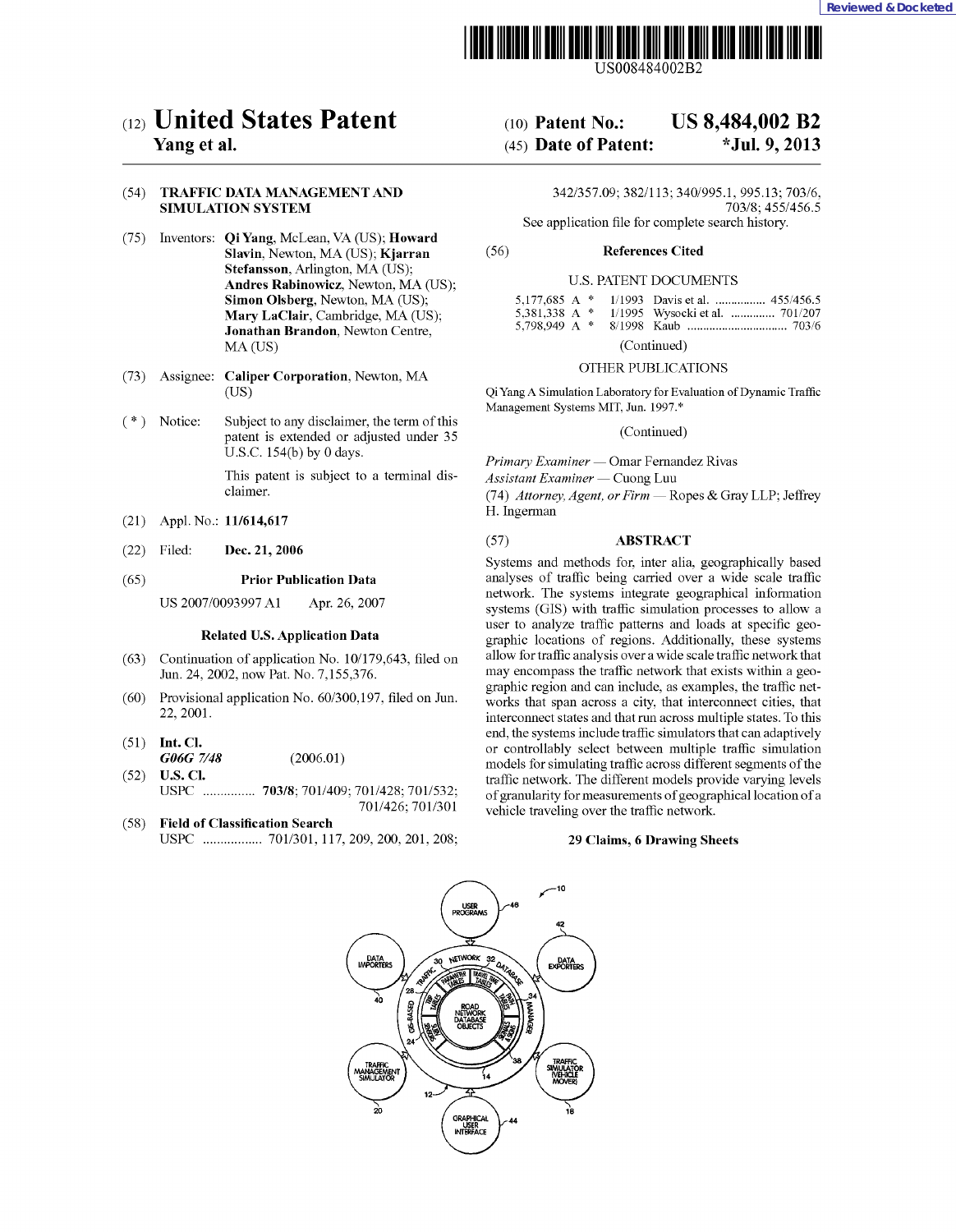#### U.S. PATENT DOCUMENTS

| 5,802,492 A      | $\frac{1}{2}$                 | 9/1998  | DeLorme et al.  455/456.5   |  |
|------------------|-------------------------------|---------|-----------------------------|--|
| 5,822,712        | $\frac{1}{2}$<br>A            | 10/1998 |                             |  |
| 5,863,203        | A                             | 1/1999  | Bragdon                     |  |
| 5.933,100        | 咏<br>A                        | 8/1999  | Golding  340/995.13         |  |
| 5,968,109        | $\frac{1}{2}$<br>A            | 10/1999 |                             |  |
| 6,028,550        | $\frac{1}{2}$<br>$\mathbf{A}$ | 2/2000  | Froeberg et al.  342/357.13 |  |
| 6,111,539 A      | $\frac{1}{2}$                 | 8/2000  | Mannings et al.  342/357.09 |  |
| 6,150,961        | A<br>永                        | 11/2000 | Alewine et al.  340/995.1   |  |
| 6,209,026 B1     | $\pm$                         | 3/2001  |                             |  |
| 6,233,517 B1*    |                               | 5/2001  |                             |  |
| 6.236.933 B1*    |                               | 5/2001  |                             |  |
| 6,261,100 B1     |                               | 7/2001  | Bragdon                     |  |
| 6.317.686 B1     |                               | 11/2001 | Ran                         |  |
| 6,321,158 B1*    |                               | 11/2001 | DeLorme et al.  701/201     |  |
| 6,339,745 B1*    |                               | 1/2002  |                             |  |
| 6.370.475 B1*    |                               | 4/2002  |                             |  |
| 6.381.533 B1*    |                               | 4/2002  |                             |  |
| 6,381,534 B2 *   |                               | 4/2002  | Takayama et al.  701/201    |  |
| 6,385,539 B1*    |                               | 5/2002  |                             |  |
| 6,389,356 B1*    |                               | 5/2002  | Onishi                      |  |
| 6.405.132 B1*    |                               | 6/2002  |                             |  |
| 6,430,499 B1     |                               | 8/2002  | Nakano et al.               |  |
| 6,487,305 B2 *   |                               | 11/2002 | Kambe et al.  382/113       |  |
| 7,072,764 B2 *   |                               | 7/2006  |                             |  |
| 2001/0020211     | $A1*$                         | 9/2001  | Takayama et al.  701/200    |  |
| 2001/0037176     | $A1*$                         | 11/2001 |                             |  |
| 2001/0040984     | $A1*$                         | 11/2001 | Kambe et al.  382/113       |  |
| 2002/0120728     | $A1*$                         | 8/2002  |                             |  |
| 2002/0138197     | $A1*$                         | 9/2002  | Schramke et al.  701/213    |  |
| 2002/0184236 A1* |                               | 12/2002 | Donath et al.  707/104.1    |  |
| 2004/0248583     | $\Delta$ 1                    | 12/2004 | Satt et al.                 |  |
| 2005/0149251     | A <sub>1</sub>                | 7/2005  | Donath et al.               |  |
| 2007/0093997     | $A1*$                         | 4/2007  |                             |  |

#### OTHER PUBLICATIONS

Barcelo, J. et al., "Interfacing EMME/2 with AIMSUN2 Microsimulator," First Asian EMME/2 Users' Meeting in Shaghai, P.R. China, Aug. 23-24, 1999.

Bespalko, S.J., et al., "The Need for a Formal GIS Transportation Model," International Conference and Workshop on Interoperating Geographic Information Systems (Interop '97), Santa Barbara, California, Dec. 3-6, 1997.

Bloomberg, L. et al., "A Comparison of the VISSIM and CORSIM Traffic Simulation Models on a Congested Network," Submission for Publication in the Transportation Research Record, pp. 1-23, Mar. 2000.

Caliper Corporation, GISDK Geographic Information System Developer's Kit, Programmer's Guide 4.0, Caliper Corporation, 1998.

Caliper Corporation, TransCAD Transportation GIS Software User's Guide, 2000.

Caliper Corporation, Travel Demand Modeling with TransCAD 4.0, 2001.

Caliper Corporation, Routing and Logistics with TransCAD 4.0, 2002.

Claramunt, C. et al., "A New Framework for the Integration, Analysis and Visulisation of Urban Traffic Data Within Geographic Information Systems," Transportation Research Part C: Emerging Technologies, vol. 8, pp. 167 84, Sep. 19, 2000.

Claramunt, C. et al., "A real-time GIS for the analysis of a traffic system," Africon: IEEE 1999, pp. 15 20, IEEE Catalog No. 99CH36342.

Fisher, K.M., "TRANSIMS Is Coming!," Public Roads, vol. 63, No. 5, Mar./Apr.

Fohl, P. et al., "A Non-Planar, Lane-Based Navigable Data Model for ITS," Proceedings, 7th International Symposium on Spatial Data Handling, pp. 7B/17-29, Delft, Aug. 12-16, 1996.

Goodchild, M.F., "Geographic Information Systems and Disaggregate Transportation Modeling," Geographical Systems 5(1-2), pp. 19-44, 1998.

Goodchild, M.F., "GIS and Transportation: Status and Challenges," National Center for Geographic Information and Analysis (NCGIA) University of California, Santa Barbara, 1999.

Hatton, C.C., "GIS-T7F: A Geographic Information System-Data Input Module for the Traffic Signal Simulation Model TRANSYT-7F," Thesis presented to The Academic Faculty of Georgia Institute of Technology, Aug. 1991.

Holtzman, J. et al., "A vehicular traffic GIS and simulator for route guidance on NY/NJ highways," Proc. IEEE-IEE Vehicle Nay. and Info. Sys. Conf., Ottawa, Ontario, Canada, Oct. 1993, pp. 367 72, IEEE Catalog No. 93CH3285-4.

Jayakrishnan, R., et al., "Distributed Computing and Simulation in a Traffic Research Test Bed," Computer-Aided Civil and Infrastructure Engineering vol. 14, pp. 429 33, 1999.

Kim, K.-H. et al., "Managing scheme for 3-dimensional geo-features using XML," IGARSS, Honolulu Jul. 2000, vol. 7, pp. 2899 2901, IEEE Catalog No. 00CH37120.

Lieberman, E., "Integrating GIS, simulation and animation," Simulation Conference, Phoenix 1991, pp. 771-775.

Lieberman, E., et al., "Traffic Simulation," Traffic Flow Theory, A State-of-the-Art Report (N. Gartner et al., eds.), of Tumer-Fairbank Highway Research Center, Federal Highway Administration, U.S. Dept. of Transportation, pp. 10-1-10-23, 1997.

Nagel, K., "Low Fidelity Microsimulation of Vehicle Traffic on Supercomputers," Transportation Research Board, Paper No. 940901, Jan. 9-13, 1994.

Nagel, K., et al., "The Dynamics of Iterated Transportation Simulations," Submitted to Transportation Research C, Feb. 18, 2000 (earlier version presented at the TRIannual Symposium on Transportation Analysis (TRISTAN-III)in San Juan, Puerto Rico).

Oh, J.S., et al., "Microscopic Simulation with Large-Network Path Dynamics for Advanced Traffic Management and Information Systems," Institute of Transportation Studies, University of California at Irvine, Dec. 1999.

Owen, L.E., "Traffic Flow Simulation Using Corsim," Proceedings of the 2000 Winter Simulation Conference (Jones, J.A., et al., eds.), pp. 1143-1147, 2000.

Poschinger, A., et al., "The Flow of Data in Coupled Microscopic and Macroscopic Traffic Simulation Models," From Vision to Reality, Proceedings of the 7th World Congress on Intelligent Transport Systems in Turin, Italy, Nov. 6-9, 2000.

Rilett, L.R., et al., "A Comparison of the Low Fidelity TRANSIMS and High Fidelity CORSIM Highway Simulation Models Using its Data," Texas Transportation Institute Paper No. 00-0678, Jan. 2000. Sabra, Z. Dr., "Traffic Analysis Software Tools," Transportation Research Circular, No. E-CO14, Sep. 2000.

Sarasua, W.A., "Applying GIS Technology to Traffic Signal Coordination," Transportation Research Board Paper No. 940594, Jan. 9-13, 1994.

Slavin, H., "An Integrated, Dynamic Approach to Travel Demand Forecasting," Transportation, vol. 23, pp. 313-350, Kluwer Academic Publishers 1996.

Smith, L. et al., "TRANSIMS: Project Summary and Status May 1995," accessed on Nov. 12, 2005 at www.ntl.bts.gov/DOCS/466. html.

Sung, K. et al., "Integration of Macro and Micro Traffic Simulation Analysis by Using Windowing Method," Hanyang University (Japa- nese with English Translation).

"UNITES Software Announced," KLD Associates, Inc.

TRANSIMS Travelogue, Jun. 1995.

Yang, Q., "A Simulation Laboratory for Evaluation of Dynamic Traffic Management Systems," Thesis submitted to the Department of Civil and Environmental Engineering, Massachusetts Institute of Technology, Jun. 1997.

Yang, Q., "A Simulation Laboratory for Evaluation of Dynamic Traffic Management Systems," Presentation at the 79th Annual Meeting of Transportation Research Board, TRB Paper No. 00-1688, Nov. 19, 1999.

\* cited by examiner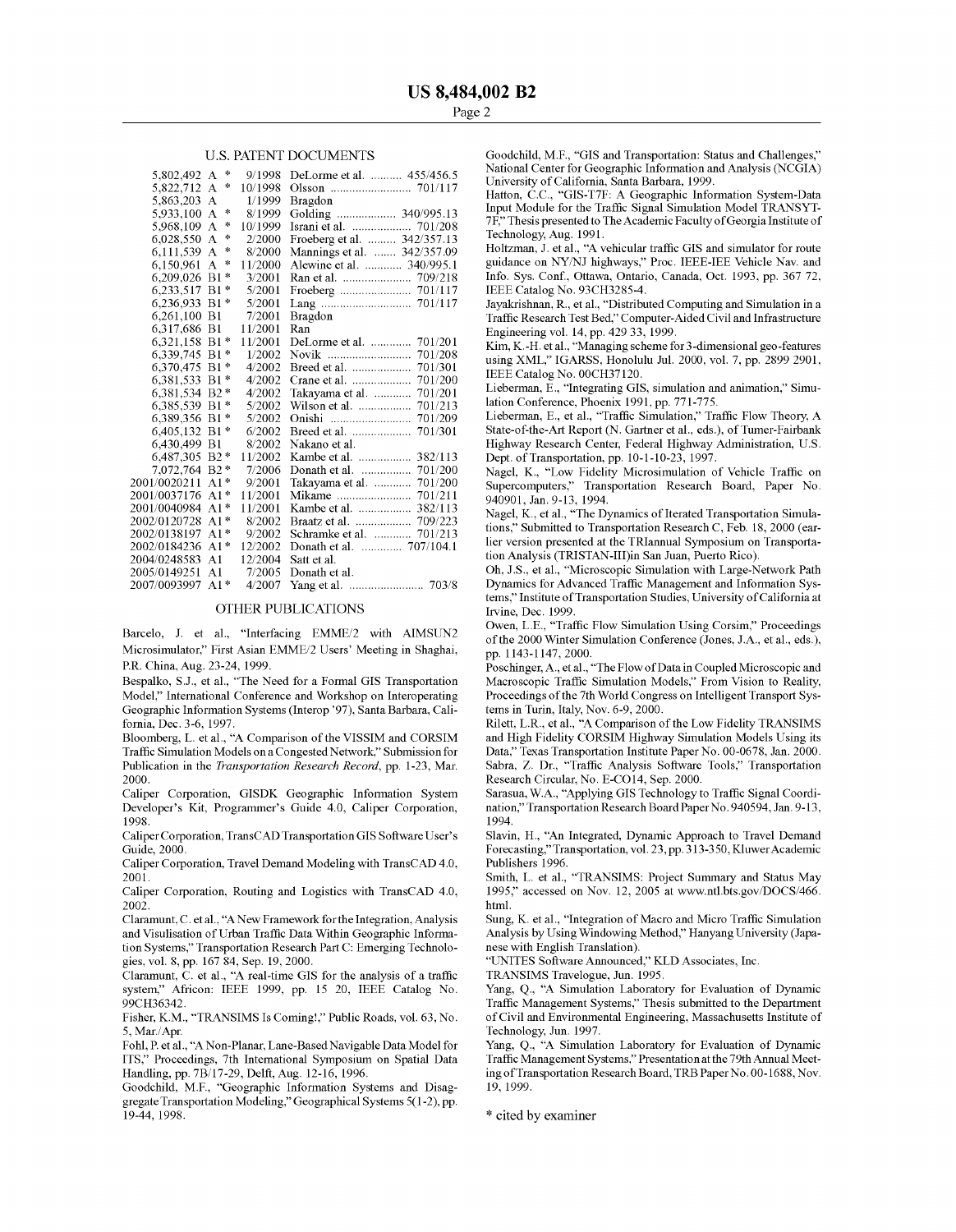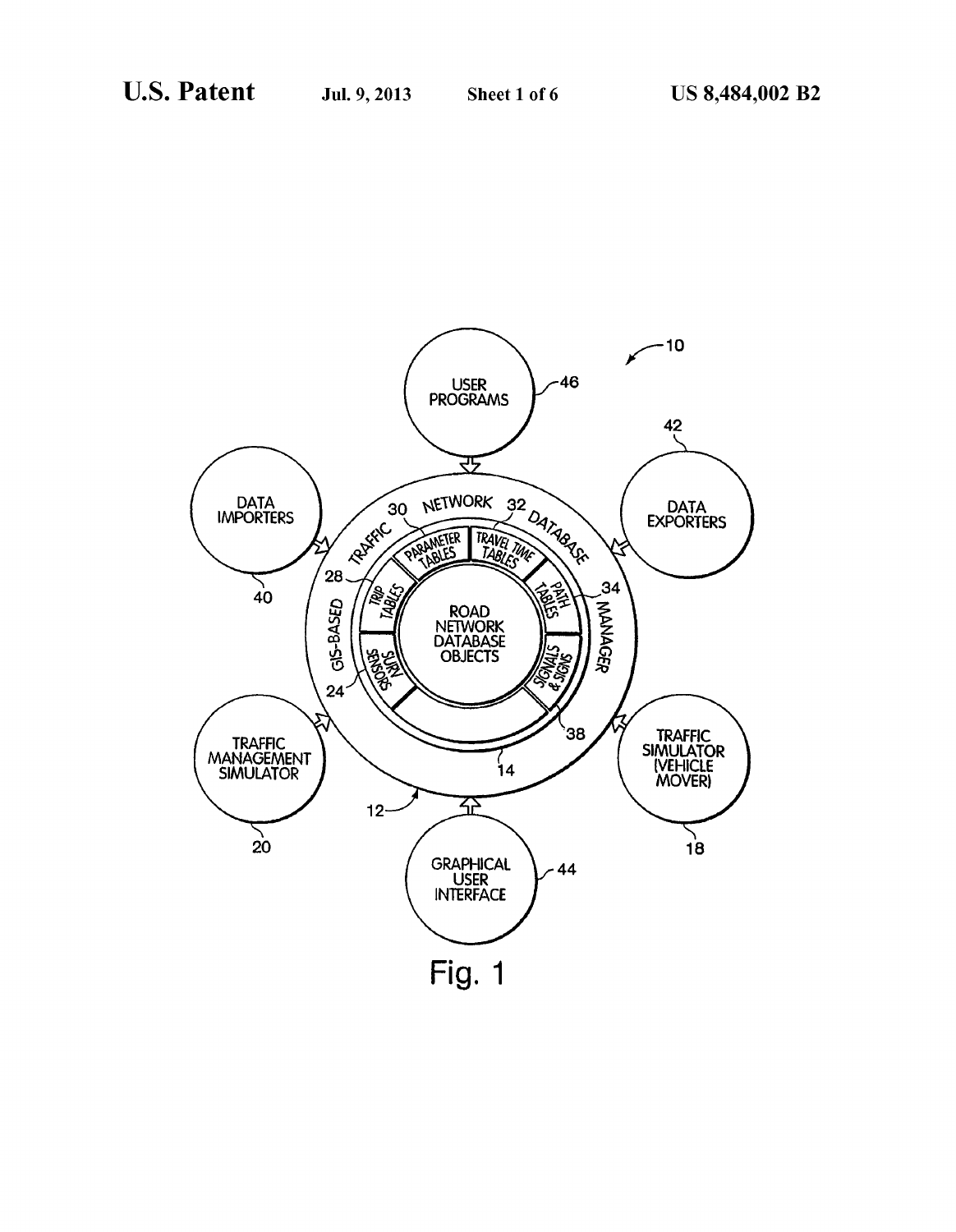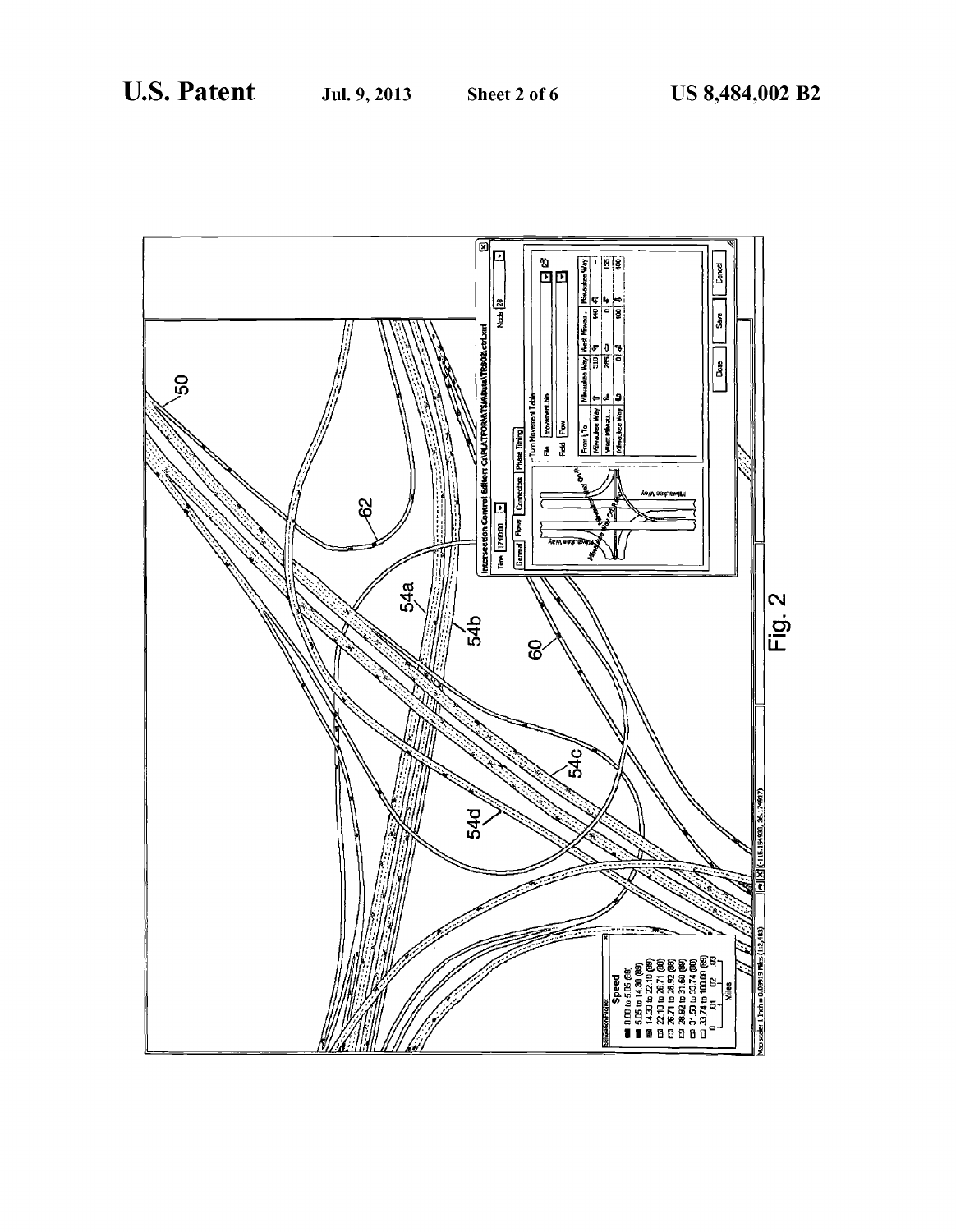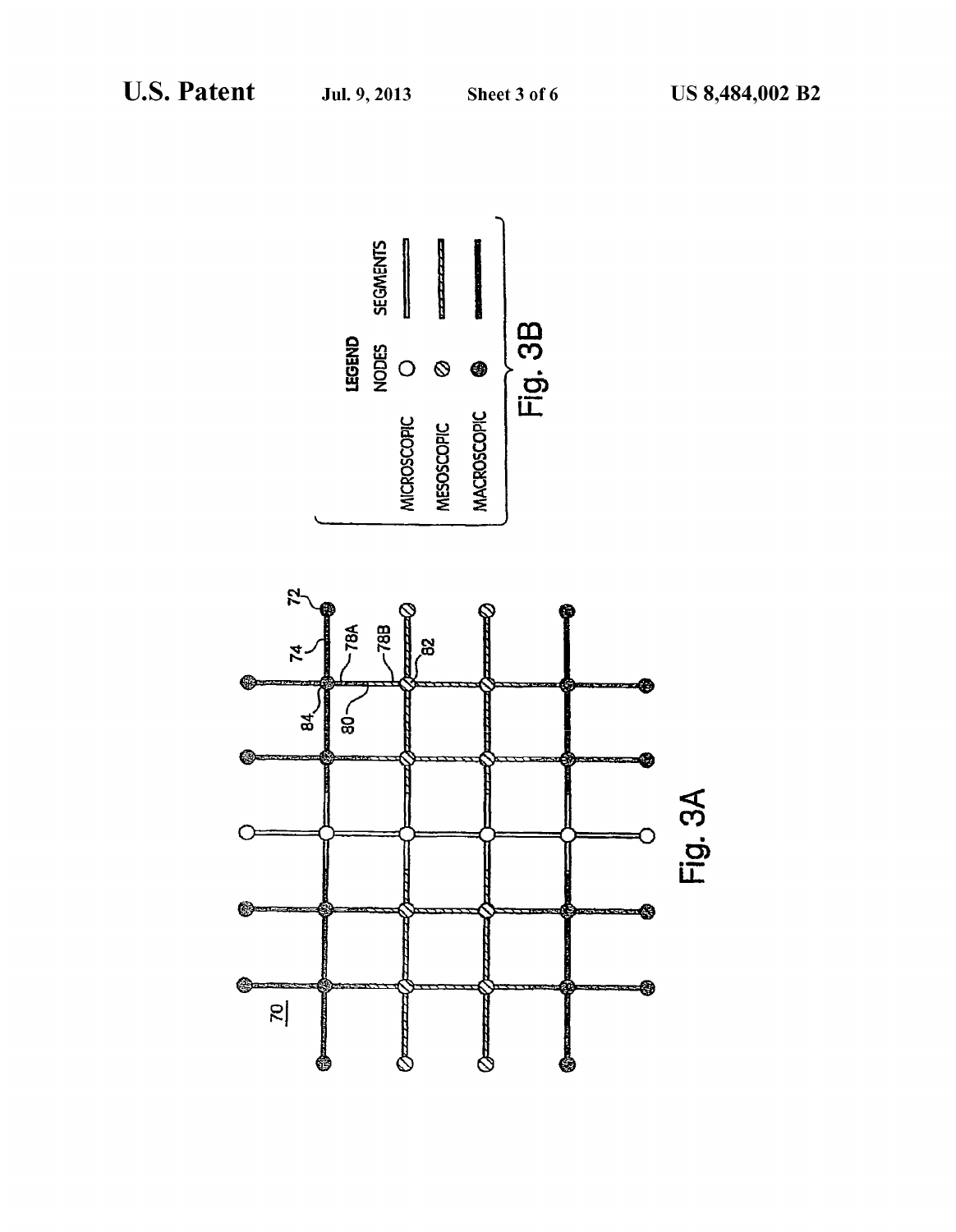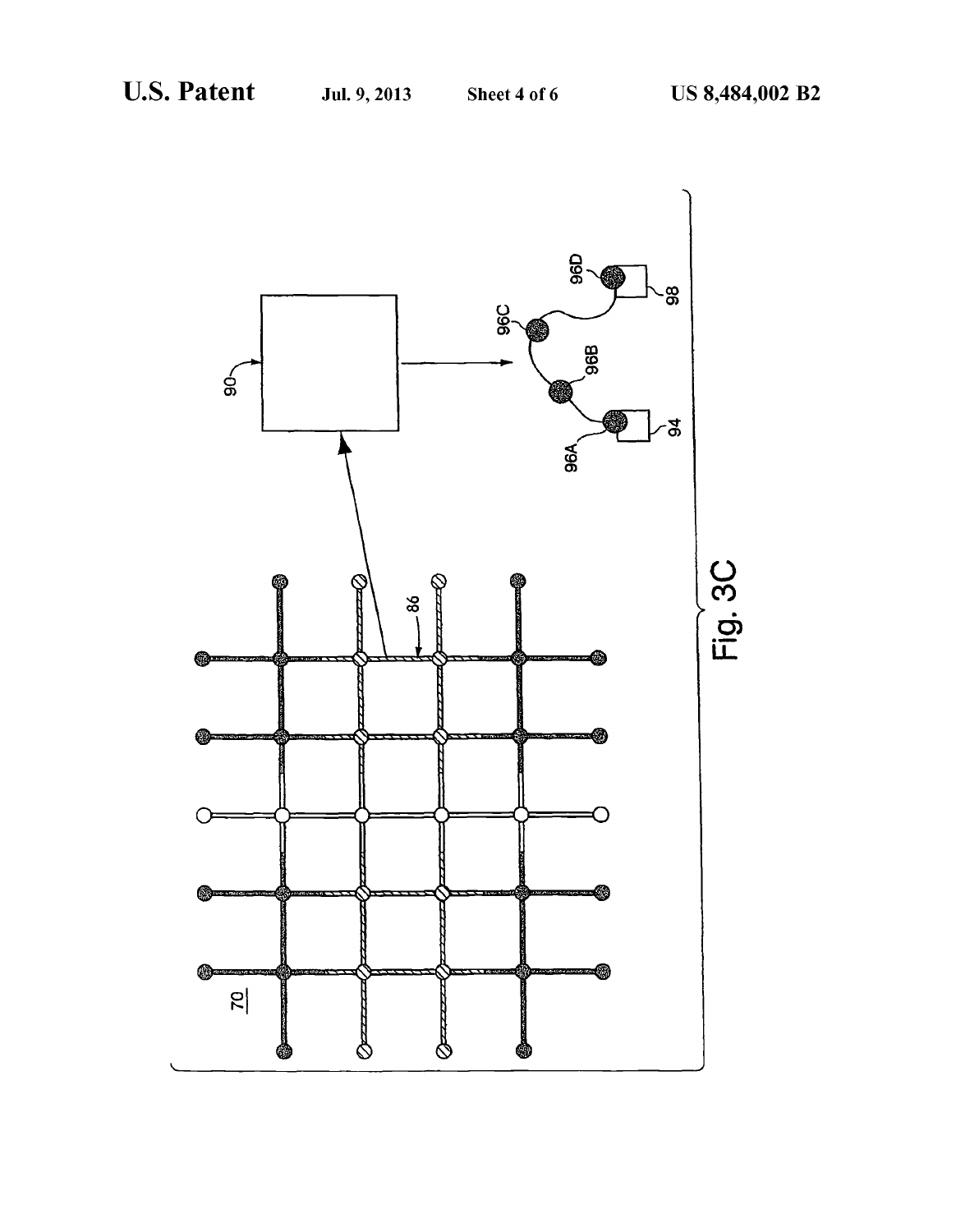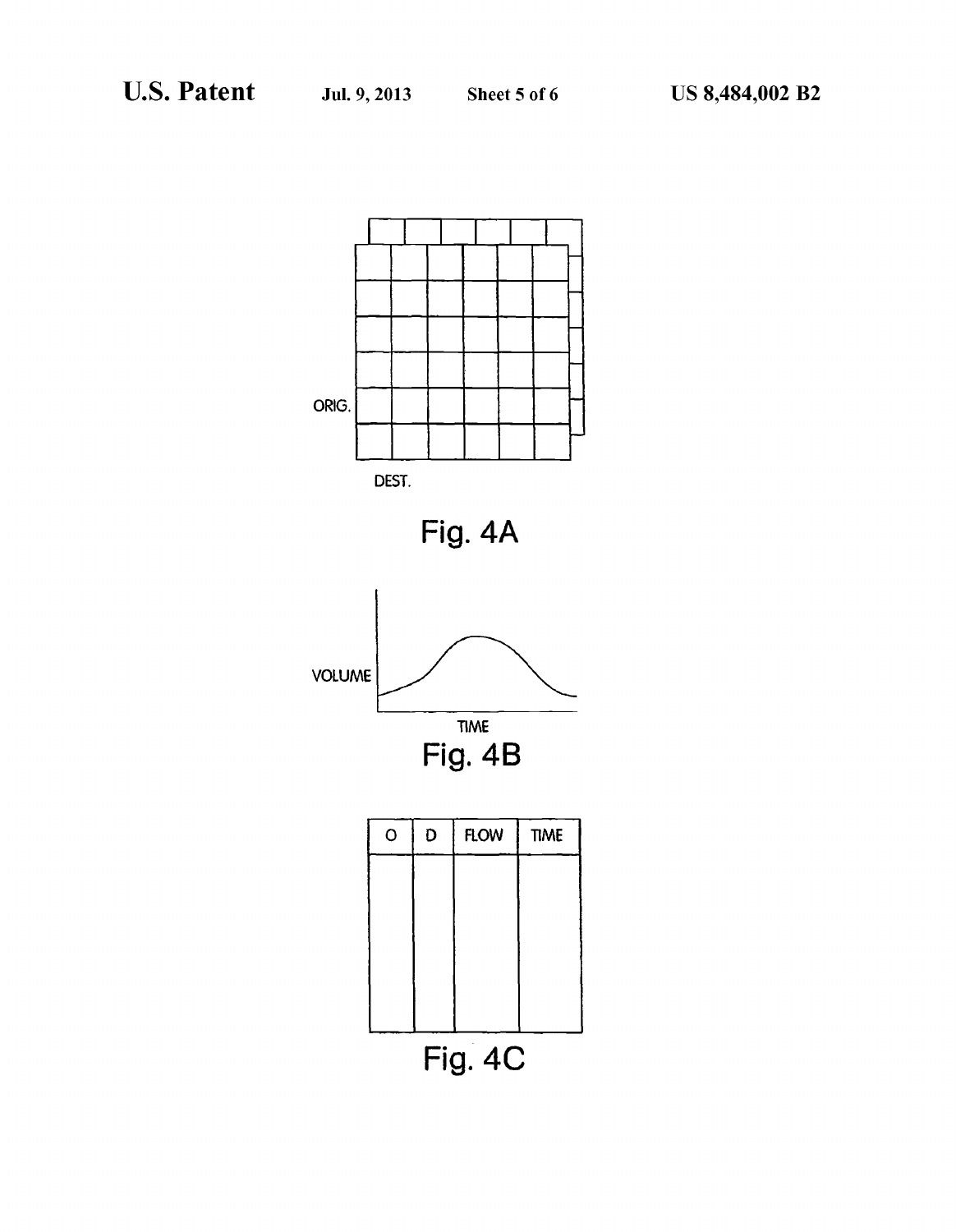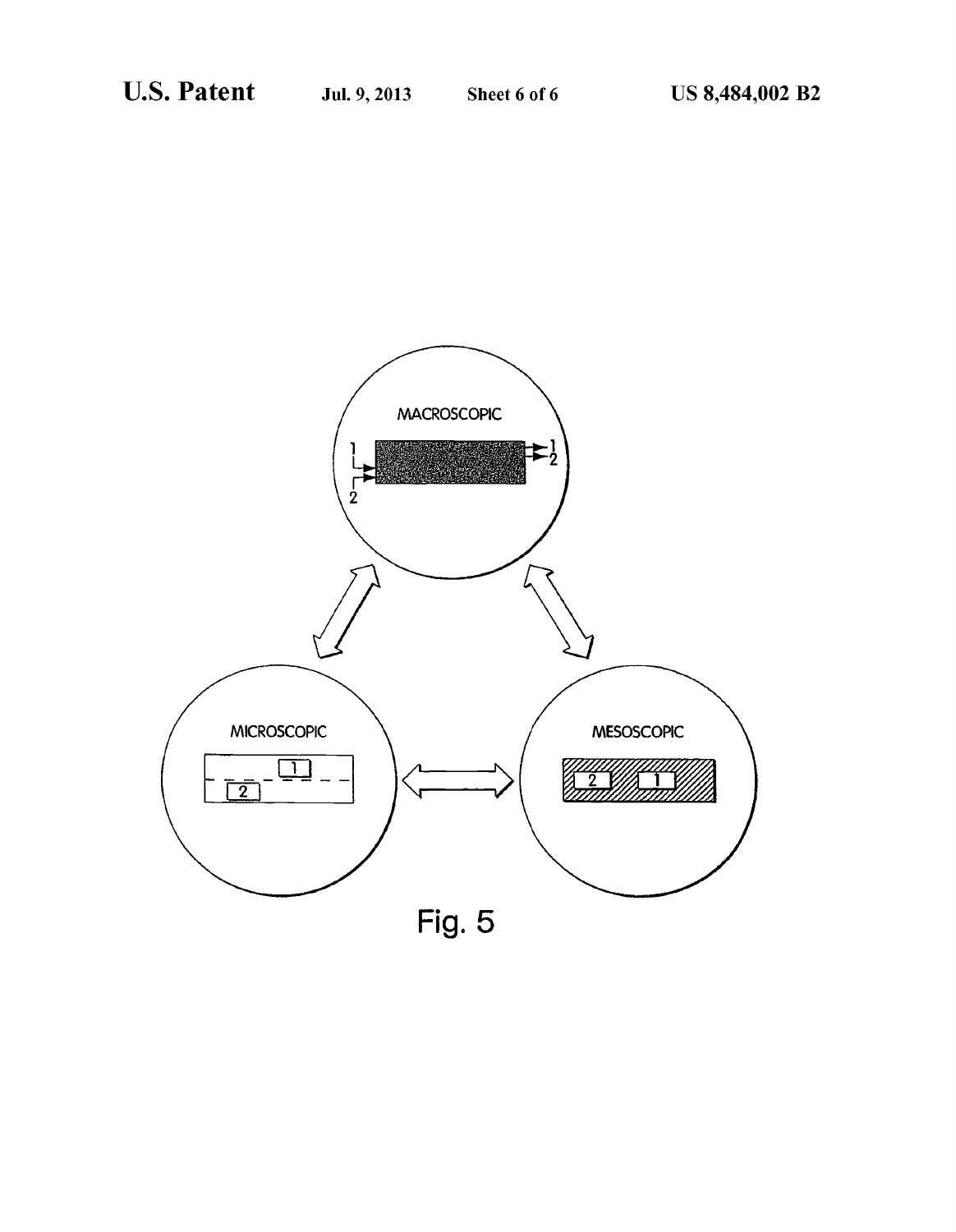#### TRAFFIC DATA MANAGEMENT AND SIMULATION SYSTEM

#### CROSS REFERENCE TO RELATED APPLICATIONS

This is a continuation of, commonly-assigned U.S. patent application Ser. No. 10/179,643, filed Jun. 24, 2002, now U.S. Pat. No. 7,155,376, which claims the benefit of U.S. Provisional Patent Application No. 60/300,197, filed Jun. 22, 2001, entitled TRAFFIC DATA MANAGEMENT, ANALYSIS, AND SIMULATION and naming Howard Slavin and Qi Yang as inventors, the contents of each of which are hereby incorporated by reference herein in their respective entireties.

#### FIELD OF THE INVENTION

The system and methods described herein relate to traffic analysis and data management systems and modeling methods, and more specifically, to systems and methods that integrate geographic information systems and traffic simulation.

#### BACKGROUND OF THE INVENTION

Traffic simulation is a useful tool for analyzing traffic flows 2 when designing roads, highways, tunnels, bridges, and other vehicular traffic ways. It can help to answer many "what-if' questions prior to field construction; compare and determine the trade-offs between scenarios such as different network configurations, suitable placements for signs, optimal timing 30 of traffic signals, and the like. By analyzing the flow of vehicles over a road network, a municipality can improve the use of the existing infrastructure and/or accurately project future travel demand and supply shortage, thus plan neces sary expansion and improvement of the infrastructure to accommodate growth in traffic.

However, the ability to model traffic flow requires the appropriate analytical systems and techniques for analyzing complex and dynamic systems. Because of the many complex aspects of a traffic system, including driver behavioral con siderations, vehicular flow interactions within the network, stochasticity caused by weather effects, traffic accidents, sea sonal variation, etc., it has been notoriously difficult to estimate traffic flows over a road network.

There exist traffic simulators for modeling the traffic flow across road networks. Vehicle counts, speeds, and other traffic data over time and various locations are being collected to calibrate and validate the traffic models. The planers and engineers can experiment with these models to analyze how 50 traffic may flow as volume increases, accidents reduce available lanes and other conditions vary.

Although these traffic simulation tools are helpful, they are not easy to use and require a labor intensive process for the preparation of data input and interpretation and analysis of simulation output. Often a user has to spend days preparing the input data to apply to a simulator of a road network. Moreover, the size of the road networks existing simulators can handle, or the level of details these simulators can provide are often limited.

A further drawback to these existing systems is that these models lack accurate geographical representation of network objects. Specifically, many existing systems employ the traditional "links and nodes" graph formulation of traffic network, with each node representing an intersection or a change of traffic characteristics along the road, and each link representing the roadway connecting the two end nodes. The posi-

tion of nodes and/or links are represented by their 2D Cartesian coordinates of X and Y, and do not necessarily align to their true geographical locations. As a result of the arbitrarily chosen coordination systems, it is often difficult to accurately 5 geocode the survey data, and reference data from different sources. Furthermore, the lack of geographically accurate road network data also results in inaccurate model output because of the errors in measurement of distance and length.

Traffic simulation tools in general are computational demanding because of the complexity involved in modeling traveler behavior and because numerous network objects and vehicles need to be tracked. This is particularly true for the microscopic traffic simulator in which vehicle movements are modeled in detail on a second-by-second basis. On the other hand, some more aggregate models have been developed to simulate large networks, but they do not provide the neces sary details in representing the traffic dynamics in modeling traffic signal operations. As a result, neither models may be sufficient for detailed traffic engineering applications of a large scale urban network. However, these congested urban networks are exactly the areas whose severe traffic problems need to be better studied and relieved.

Accordingly, today planners and engineers face significant disadvantages, as current traffic simulation tools do not gen erally scale to large urban areas in a manner that conserves calculation resources while providing meaningful simulation results. As a further disadvantage, current tools do little to make design and testing easier for users.

#### SUMMARY OF THE INVENTION

An object of the invention is to provide traffic network database management systems and methods for geocoding road network and storing traffic survey and modeling data.

It is a further object to provide comprehensive traffic simulation systems that provide a network for modeling large scale road networks with variable levels of granularity.

It is an object of the invention to provide a geographical information system (GIS) based graphical tool for editing traffic networks, analyzing and visualizing traffic data (e.g. geocoding, mapping, querying, reporting) and storing large quantities of time varying traffic data.

It is an object of the invention to provide traffic analysis systems that are more facile to use and reduce or eliminate the 45 need to manually prepare input data files for traffic simulation models.

It is a further object of the invention to provide traffic analysis systems that provide a geographical context to information about traffic patterns.

It is a further object of the invention to provide a traffic analysis system that provides for analyzing data and developing data queries about the dynamic behavior of data at specific geographic locations of regions.

Other objects of the invention will, in part, be obvious, and, in part, be shown from the following description of the systems and methods shown herein.

The systems and methods of the invention provide, inter alia, systems that are designed to allow for geographical analyses of traffic flowing over a wide scale road network. 60 Accordingly, the systems described herein integrate geographical information systems (GIS) directly with traffic simulation processes to allow a user to analyze traffic patterns and loads at specific geographic locations of regions. Thus it allows the user to import and utilize existing data on travel demand, road network, and survey data from a wide range of sources. Additionally, the systems include multiple traffic simulation models for simulating traffic across different seg-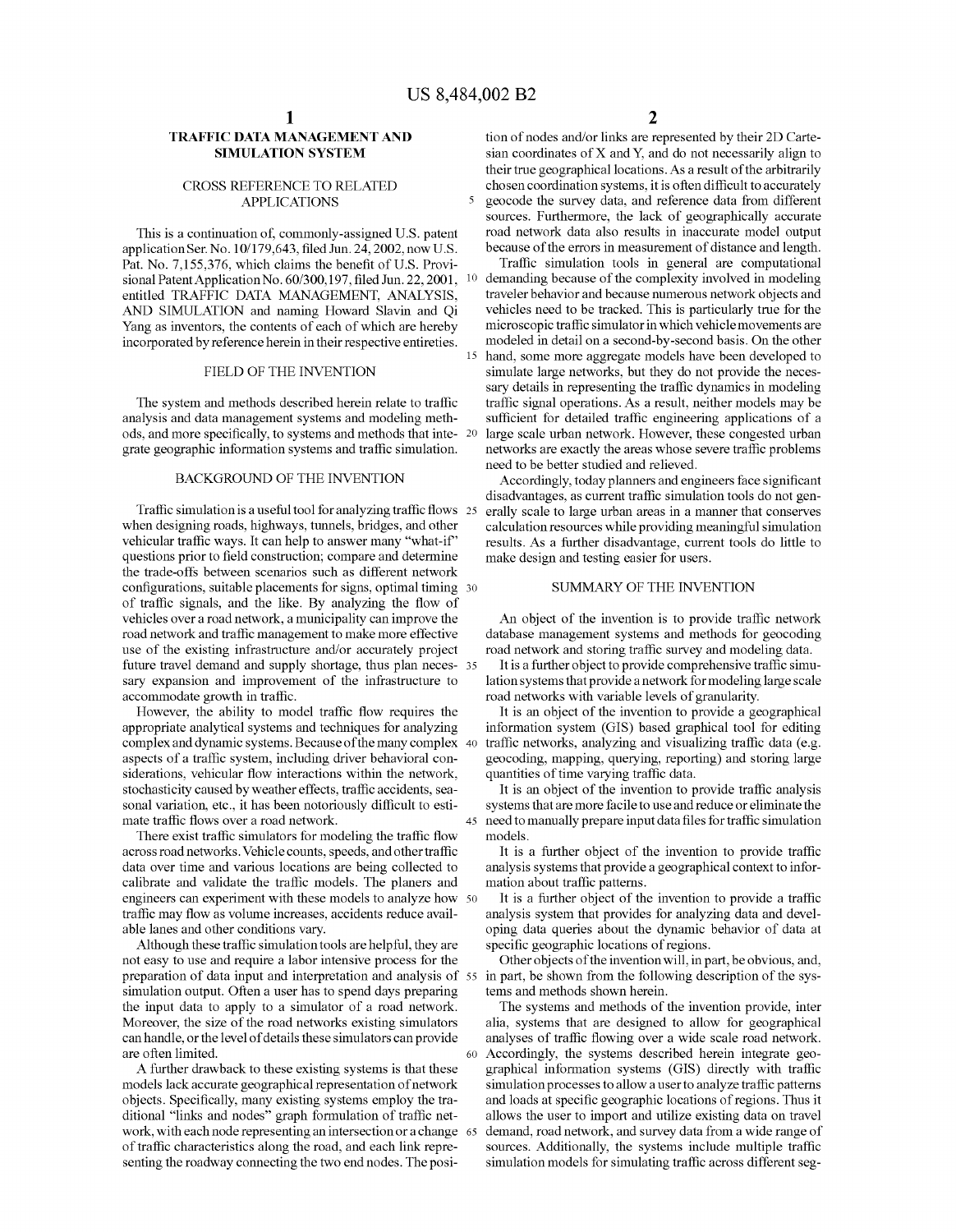ments of the traffic network. The different models provide varying levels of granularity for modeling vehicle movements over the traffic network. In other words, different parts of the road network can be designated to use a particular type of traffic simulation model. Thus portions of the traffic network that are to be analyzed more closely can use the traffic simulator model with the highest degree of granularity, while traffic patterns across other areas of the network may be modeled with lower granularity models that may provide for computational efficiency. As will further be described herein, as a vehicle moves from one portion of the traffic network that employs one type of simulation model to another portion of the traffic network that employs a different type of model, the systems described herein alter the model employed to switch the modeling logic used to simulate the behavior of the vehicle to comply with the model logic employed by that portion of the traffic network.

The hybrid modeling techniques and methods described herein allow for analyzing traffic patterns and behavior over a wide scale heterogeneous traffic network that encompasses <sup>20</sup> major highways, arteries, as well as local city streets. Some of the roadways may be associated with a simulation model that provides a lower level of fidelity, based on the focus of the application the availability or data and other modeling resources. Additionally and optionally, footpaths and bike-25 paths can also be simulated and their effect on traffic flow tested and analyzed.

More specifically, in certain embodiments the invention may be realized as a system for analyzing traffic flow, that includes a geographical information system (GIS) database manager for allowing a user to form spatial queries representative of queries formed from at least one spatial characteristic, a GIS database having a network representation of a transportation environment and being responsive to the GIS database manager for processing said spatial queries, a traffic <sup>35</sup> simulator for simulating, as a function of the network representation, a flow of traffic across the transportation environment, and a database interface responsive to said traffic simulator for processing simulation data and for creating GIS data representative of time varying traffic data and for modifying demand data stored in said GIS database.

#### BRIEF DESCRIPTION Of THE DRAWINGS

The foregoing and other objects and advantages of the 45 invention will be appreciated more fully from the following further description thereof, with reference to the accompanying drawings wherein;

FIG. 1 depicts pictorially the structure of one system according to the invention;

FIG. 2 depicts an example of an output graphic presented by a system such as the system depicted in FIG. 1;

FIGS. 3A-3C depict pictorially a network representation of a transportation environment;

FIGS. 4A-4C depicts an origin/destination table of the type 55 suitable for use with the system depicted in FIG. 1;

FIG. 5 depicts pictorially the transition between three different types of traffic simulation models that may be employed with the system depicted in FIG. 1.

#### DESCRIPTION OF THE ILLUSTRATED EMBODIMENTS

To provide an overall understanding of the invention, cer tain illustrative embodiments will now be described, includ- 65 ing a traffic simulation system having the ability to simulate large, heterogeneous traffic networks, while at the same time

5 and to provide other types of products and that such other providing detailed output for selected portions of the traffic network. However, it will be understood that the systems and can be adapted and modified for other suitable applications additions and modifications will not depart from the scope hereof.

10 lation and analysis over a large road network. Additionally, as 15 sentative of traffic flow over a traffic network. The GIS system 20 they can be utilized in "off-line" applications where traffic The systems and methods of the invention provide, among other things, systems that allow for large scale traffic simuwill be described herein, the systems and methods may provide for a geographical information system (GIS) that cooperates with real world traffic surveillance and control systems to provide dynamically-changing geographical data repreallows for spatial queries of the dynamically changing GIS data model to allow for a dynamic analysis of traffic loads that occur over time across the traffic network. In other words, the systems and methods of invention are generic in the sense that flow and traffic management simulators are used to estimate what would happen in the real world, or in "on-line" applications where all or parts of the components in the system are linked to the real world counterparts.

30 lators based on speed vs density or travel time vs flow perfor- 35 ing, lane changing, and individual driver behavior models, or 40 at different update frequencies (for example, microscopic 45 hybrid approach, by using variable level of details for differ-50 world traffic network problems and obtain more accurate and 55 settings, therefore the impact on and from the entire system Existing traffic simulation models typically deal with a particular type of road facilities (e.g. access controlled freeways; or urban streets) and employ single level modeling fidelities (e.g. microscopic simulators based on car following and lane changing models; mesoscopic or macroscopic simumance functions). To model a wide area heterogeneous traffic network, certain embodiments of the systems described herein employ a simulator that uses a hybrid model. Vehicle movements can either be simulated in detail using car followcollectively using the performance functions associated with the road segments. Three types of traffic models, namely microscopic, mesoscopic, and macroscopic models, each simulate traffic flow at a different level of detail and running model may run at 0.1 second intervals; mesoscopic model at 1-2 seconds intervals; while macroscopic model at 5-10 sec onds intervals), can be used simultaneously in a single simulation for designated intersections and road segments. This ent parts of the network, has the ability to simulate large traffic networks, while at the same time providing detailed output for the selected regions of interest. The ability to model large networks makes it possible to apply simulation studies to real system wide performance measures; on the other hand, allowing microscopic traffic simulation for a selected subset of the network provides modelers with the tools to conduct detailed and dynamic traffic applications in much broader network can be addressed.

60 18, and a traffic management simulator 20. As further shown FIG. 1 depicts a first system according to the invention. Specifically, FIG. 1 depicts a system 10 that includes GIS database manager 12, a GIS database 14, a traffic simulator in FIG. 1 the GIS database 14 can optionally include a plurality of different elements and tables including the depicted survey sensors 24, the trip tables 28, the parameter tables 30, the travel tables 32, the path tables 34 and the signals and signs data record 38. Additionally, FIG. 1 shows an embodiment wherein several optional features can be connected into communication with the database manager 12. Specifically,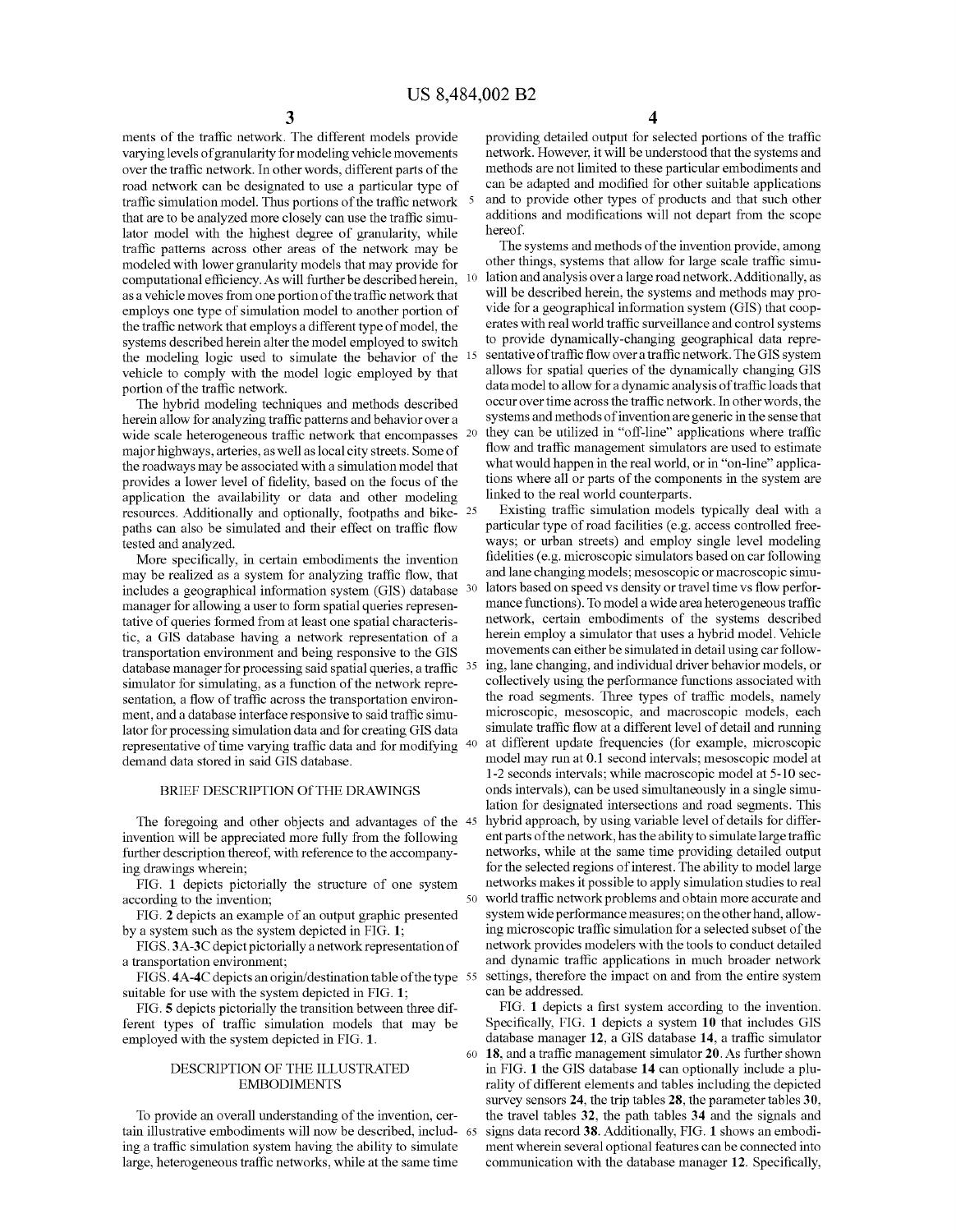FIG. 1 depicts the data importers 40, data exporters 42, graphical user interface 44 and user programs 46 that can interface with system 10 depending upon the application at hand. As shown, at the core of the system 10 is a GIS-based traffic network database 14 which may contain the records of hierarchically organized road network objects, including nodes (intersections), links (roads connecting intersections), segments (sections of links each having uniform traffic attributes), lanes, and toll plazas; an inventory of traffic sur veillance sensors, signals, and signs; trip tables that represent time-variant travel demands between various origin-destination (OD) pairs; path tables that explicitly list the routes habitually taken, or models and rules that determine such routes; parameter tables that represent traffic characteristics and travel behavior; and travel time tables that describe the perceived historical and real-time travel time in the network.

In one embodiment each network object is assigned a unique ID, and if applicable, a geographical object and/or a relative position indicator to represent its physical position. For example, each segment, representing a particular direc- 20 tional road section, owns (or shares with the segment on the opposite direction) one or two geocoded line objects that represent the left curb (or center of two-way Street) and right curb of the roadway (line for the right curb is made optional, and, if not explicitly coded, will be computed based the left line and lane alignments). The line objects can either be polylines or curve of various types. Shape points representing the line objects store differential values of coordinates in longitude, latitude, and altitude to compress the data size and improve the accuracy. Traffic sensors, signals, and signs can 30 be either referenced to their relative positions in segments that contain the objects, or explicitly coded with geographical objects of points, lines, or areas. The hierarchical relationships between various types of network objects are implemented as sets. Each set has an owner and one or more members. For example, the upstream and downstream links connected to a node are represented by two sets owned by the node. Similarly, sensors, traffic signals, and signs in particular segments may also be represented by sets.

In one embodiment attributes associated with a particular 40 type of network object are implemented in data tables as part of the network database or external data files maintained by a user's application module. The unique ID, automatically assigned and maintained by GIS DBM 12 to each network object that needs external reference, is employed to join the attribute tables to topologically organized and geographically coded objects. Separating attribute data, both static and timevariant, from the core road network database, improves the stability as well as the usability of the database. For example, in simulating traffic operations under two different weather 50 conditions, the user does not have to modify the core road network database; he/she only needs to join the data tables and choose fields that are related to weather condition.

The depicted system 10 allows the user to perform a geographical analysis of traffic flows over a wide scale traffic network and in variable level of detail. The GIS-based traffic network database manager 12 (GIS DBM) is provided to support spatial queries of the objects in the database 14. Stored in the GIS database 14, in one embodiment, is a quad key, data representative of indexing by geographical coordinates of the network objects such as nodes and links. Any network objects can be fast searched by geographical location (s) and their attribute values tabulated or mapped using the provided GIS front-end.

The GIS DBM 12 also allows a user to create spatial 65 queries that identify a subset of data satisfying the parameters laid out in the spatial query. Accordingly, a user may employ

6

the GIS DBM 12 to query the GIS database 14 and joined attribute tables to identify and process the traffic variables such as flows, average speed and delays at specific locations on the traffic network. For example, in analyzing a modifica tion to the road network (e.g. adding a lane to particular sections, designate a commuting freeway to high occupancy vehicles only) or a new traffic signal timing plan, the com munities may be interested in knowing the changes in travel delay at different parts of the network, between different origin-destination pairs, and/or different types of travelers. An example query may be "Find all the roads with high levels of congestion between 8:10 and 8:20 that are within 2 miles of Washington's Monument". As the system 10 employs a road network representation that is indexed by geographical coor dinates, the geographical coordinates of the road network may be processed along with the geographical coordinates of a landmark database to identify roads within 2 miles of the landmark of interest. Thus, by indexing through geographical coordinates of the network objects such as nodes and links, any network object can be fast searched by geographical location(s) and their attribute values tabulated or mapped using the provided GIS front-end. This extendable feature of traffic network database by joining the core network database with external attribute tables, and employing the quad key based GIS search engine, provides flexibility in managing the complex array of traffic data. Although the above example describes the joining of a landmark database, with the network database, it will be apparent to those of skill in the art that other databases may be joined, including census tract databases, zoning databases, weather databases showing moving storms and changing weather conditions, or any other databases that can be indexed by geographical data. As described next, adding the traffic simulator data to the database allows the system 10 to also provide traffic data as a function of physical location.

As shown in FIG. 1, the system 10 includes a traffic simulator 18 that communicates with the GIS DBM 12. The traffic simulator 18, as will be described in greater detail hereinafter, is capable of simulating traffic flow across the road network. The interface between the traffic simulator 18 and the GIS DBM 12 allows the system 10 to receive simulated traffic data from the traffic simulator 18 and update the appropriate data records linked to database 14. By periodically updating the travel demand either using a time-variant trip table or using a dynamic OD flow estimation module, the system 10 is capable of modeling dynamically changing traffic flow across the traffic network. As will further be described hereinafter, the system also includes a traffic management simulator 20 that couples with the GIS DBM 12. The traffic management simulator 20 is a process that represents how traffic signals and signs operate over time and what real time traffic information, if any, is provided to the simulated travelers in the network. Thus continuing with our example, the system 10 can respond to the example query "Find all the roads with high levels of congestion between 8:10 and 8:20 that are within 2 miles of Washington's Monument", by determining traffic volumes between 8:10 and 8:20 for the roadways that are within 2 miles of the relevant landmark.

In one embodiment, the GIS DBM 12 can be a database manager of the type commonly employed for allowing a user to generate queries that can be applied to a database to identify a subset of information within that database that satisfies the parameters laid out in the queries. In the system 10 depicted in FIG. 1, the GIS DBM 12 is a GIS based traffic network database manager. To this end, the GIS based traffic network database manager 12 is capable of allowing a user to generate spatial queries that can seek for relationships within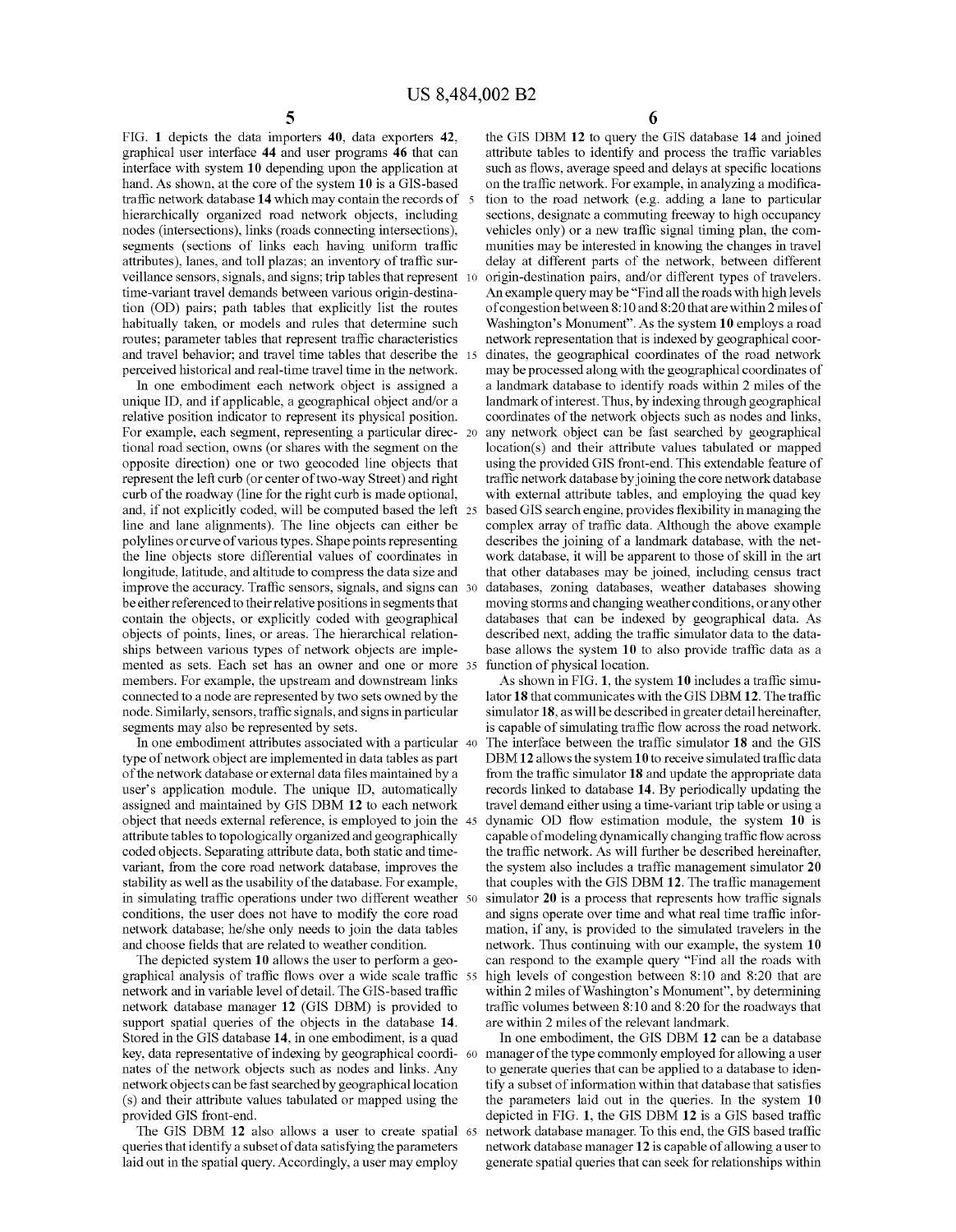geographical data stored within the database 14. Thus, the GIS DBM 12 can apply spatial queries to the GIS database to collect information about a location, a region, or a plurality of locations and regions. It will be understood by those of ordinary skill in the art that this GIS DBM 12 provides a powerful 5 user interface that facilitates the analysis of traffic data at a particular location or over a particular region.

Through the depicted importer 40 and exporter 42 modules, the GIS DBM 12 may exchange data with any other suitable GIS database manager system, including the ARC-VIEW system, the TRANSCAD system produced and sold by the assignee, or the MAP INFO system. Additionally, proprietary GIS database manager systems may be employed. It is advantageous, although not necessary, to employ a GIS DBM system that follows industry standards for formatting 15 GIS data as this allows the system 10 to more easily import data, through data importer 40, into the GIS database, thus, allowing the system 10 to leverage existing GIS databases.

In certain preferred embodiments, the system 10 employs an extended geographic information systems (GIS) technology to facilitate the management, analysis, and simulation of traffic data from road networks. Information such as traffic intersection characteristics, lane configurations and connec tions, and traffic signal settings can all be managed in a GIS environment and can be represented with a high degree of 25 geographical accuracy.

Optionally, the system 10 includes tools for converting and extending conventional GIS line data and planning network data into a more geographically accurate road network suitable for storage of dynamic traffic data and simulation of traffic flows. This provides schematic representations of transportation features that are geographically accurate and that can be created from existing GIS data files. Polylines of shape points and geometric curves are used to represent the road network accurately. Geographic editing tools can be used to change the network rapidly and easily. The lanes and their geography are generated dynamically if necessary (i.e. the part of network is simulated using microscopic model) and the default lane alignment (represented as lane connec tors) are created based on geography of the roads connected to an intersection. Optionally, a geographic polygon overlay process may be employed to compute display regions for underpasses and overpasses. Polygon overlay is a process that identifies the areas of intersections of polygons; when com bined with elevation information, it can be determined which 45 portions of the roadway are on top of other roads and thus the visibility region for the traffic simulation can be automatically computed and utilized. This provides for animations that are more realistic as they can show vehicles moving in and out of view as they pass under overpasses or bridges. As 50 will be described next, one advantage of the systems and methods described herein is that they provide for more realistic animations of the traffic flow over a road network.

Turning to FIG. 2, one graphical depiction of a traffic network carrying a defined traffic flow is depicted. Specifically, FIG. 2 depicts a traffic network 50 and a vehicular flow that is carried across that network 50. As shown in FIG. 2, the traffic network 50 is depicted to accurately represent the geographical positioning of that network. Thus for example, the traffic network 50 includes geographical information that 60 allows the system 10, through the graphical user interface 44 to depict the actual shape and pattern of the traffic network, including the loops, turns, and curves that are actually present in the actual roadway. Additionally, as depicted, the GIS database 14 can include a network representation of the roadway 50 that includes elevation information representative of the elevation of the roadway at different points across the

8

landscape. This allows the vehicles traveling on one roadway, such as roadway 54*a*, to appear to travel under another roadway, such as roadway 54c. It will be understood that the system 10 further may provide the geographic coordinates of each vehicle moving across the roadways depicted in FIG. 2.

FIG. 2 further depicts that the traffic network 50 comprises different types of roadways. For example, the traffic network 50 includes major arteries 54a, 54b, 54c and 54d. Additionally, the depicted network 50 includes smaller roadways 60 and on ramps and exit ramps 62.

Accordingly, it will be understood that in certain embodiments system 10 may include a graphical user interface 44 that is capable of depicting a representation, and optionally an animated representation, of a traffic network that is geo- <sup>15</sup>graphically accurate in its depiction of how the roadway lays out over the landscape. Additionally, it will be understood that the graphical user interface 44 can depict traffic flow data stored in the GIS database 14 generated, at least in part, by the traffic simulator process 18. In certain embodiments the graphical user interface 44 continuously updates, such as every tenth of second, the depiction of traffic flow across the road network, thereby providing a dynamic and changing image of traffic flow across the traffic network 50.

Returning to FIG. 1 it can be seen that the traffic simulator 18 is represented as process that is in communication with the GIS DBM 12. The traffic simulator 18 may be any suitable traffic simulator capable of modeling the flow of traffic across a roadway.

One example of a traffic simulator is described in U.S. Pat. No. 5,822,712 that discloses one traffic simulation process of the type that may be employed with the systems and methods described herein. In the simulation process described in this patent, road sensors are employed to collect data about the actual traffic patterns a particular road supports. As described therein, sensors in the road network register the passage of vehicles and any two of the three fundamental traffic flow parameters: density, speed, and flow. The correlation between the traffic at a point  $X$  at a certain time and the traffic at another point Y some period later can in certain cases and under certain conditions provide good values. In these cases, the traffic can also be predicted with good precision. Other traffic simulators may be employed with the systems and methods described herein, and the simulator employed may vary according to the application at hand. As will be described below, one traffic simulator 18 that can be employed herewith, will be responsive to information within the GIS database, and will select the logic model employed for simulating vehicle movement across the network bases, at least in part, on information stored in the database.

For example, FIG. 3A depicts how network information may be represented in one embodiment of the invention, as a representation with nodes, links, segments, lanes, and optionally other features. As discussed above, the network representation allows the simulation of traffic operations in inte grated networks of freeways and urban streets. The data that describes the network is read from a network database file, which can be created using an interactive graphical editor. The network database includes description of all network objects, such as, but not being limited to, lane connections (which lanes of one road connect to which lanes of a connecting road), lane use privilege, regulation of turning movements at intersections (no left turns, for example), traffic sensors, control devices, and toll plazas.

More particularly, FIG. 3A depicts a road-network of the 65 type that may be stored within the database 14 depicted in FIG. 1 As shown in FIG. 3A the links and nodes lay out the different paths and connections that exist within the road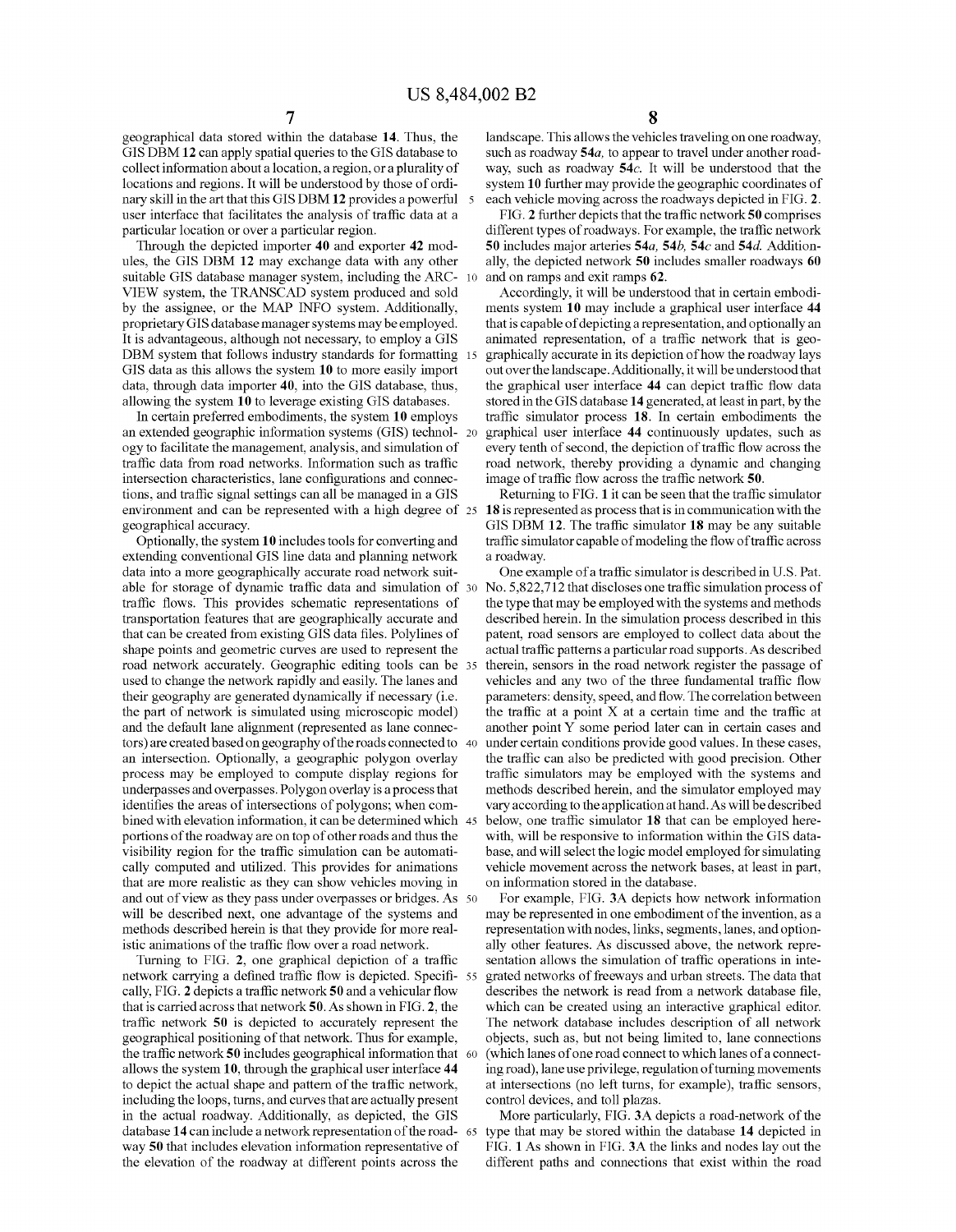network being modeled. As will he known to those of ordinary skill in the art a node may represent an intersection of several roadways or an origin and/or destination where traffic flow enters or leaves the road network. Similarly, a link may be understood as a directional roadway that connects nodes. 5

As shown in FIG. 3A the network representation 70 may include links, such as the depicted link 80, that may be divided into two segments, such as the depicted segments 78A and 78B. A segment, in one practice, may be understood to encompass a road section with uniform geometric charac- 10 teristics. As further shown in FIG. 3A the link 80 is divided into two equal segments 78A and 78B with one segment connected to a first node 82 and with the other segment 78A connected to the other node 84. However, the way links are divided may vary according to the application. FIG. 3B illustrates that different portions of the network representation 70 may be associated with different traffic simulation logic. Thus as discussed above, different simulation logic may be applied by the traffic simulator 18 to vehicles moving across different portions of the network. This is illustrated in part by FIG. 3B that presents a legend wherein, in this embodiment, three different types of travel logic, microscopic, mesoscopic and macroscopic are employed. In other embodiments, two models may be employed instead of three and in other embodiments, more than three models may be available. The actual 25 models and the number of models can vary depending upon the application, and the systems and methods described herein are not to be limited to any specific models or number of models.

Thus, the network representation 70 may have different 30 links, nodes and segments associated with different kinds of model logic. As will be described in greater detail with ref erence to FIG. 5, vehicles moving across different segments may be simulated with different logic models depending on which segment, node or link the vehicle is traveling through. 35 By providing different models, information about vehicle flow may be modeled with different levels of grainularity at different locations on the network. Thus, continuing with the earlier example of an example query "Find all the roads with high levels of congestion between 8:10 and 8:20 that are 40 within 2 miles of Washington's Monument", it may be that once the roadways are determined, the user may, by using the graphical user interface 44, select the portion of the network 70 that represents those congested roadways, with the model logic that provides the highest level of detail. Other portions 45 of the network 70 may be modeled with logic that provides less detail but that is less computationally demanding.

FIG. 3C illustrates that a link, such as the depicted link 86 may map to a data table 90. Specifically, as described above the network representation 70 may include geographical 50 coordinate information for associating the network representation 70 with geographical coordinates that correspond to geographical coordinates of the actual road network being modeled. To this end, each link, node, or segment may be associated with a set of shape points wherein each shape point 55 may provide geographically coordinate data. Thus FIG. 3C depicts that the link 86 may map with the data table 90 that includes information including the origin 94 and destination 98 of that link 86 as well as a plurality of shape points 96A through 96D that represent actual coordinates, such as GPS coordinates that include longitude, latitude and altitude, that can be associated with the link 86. Thus, the network representation of the transportation environment may be geocoded, which as those of skill in the art understand, includes, between pairs of segments. As shown in FIG. 5, when a but is not limited to, a process of matching records in one 65 database, such as address information, with map position reference data in another database.

10

Along with the network representation 70, the GIS database 14 may include information representative of the demand of traffic that flows across the road network. FIG. 4A depicts a plurality of origin and destination tables. An origin and destination table may be set up for automobiles, a separate one for trucks, a separate one for vehicles traveling on a high occupancy vehicle lane, bicycles, or for any other objects moving across the road network. As shown in FIG. 4A, the origin and destination table, in this embodiment, comprises a matrix wherein the set of possible origins is laid out along the Y axis and the set of possible destinations is laid out across the X axis. At each point within the matrix depicted in FIG. 4A, a value representative of the flow occurring between that origin and destination may be provided. The flow may repre sent the actual volume of cars, trucks or whatever is being modeled, at a particular time. To determine the volume information the system may employ, as depicted in FIG. 4B as statistical analysis that employs an algorithm to generate a flow list, FIG. 4C, that shows how the volume of traffic varies. Specifically, FIG. 4B depicts graphically how the volume of traffic varies over the course of an hour. Specifically, employing algorithms known in the art, the flow of traffic from an origin to a destination may be modeled possibly through the use of earlier collected and periodical data, to determine the volume of flow at any particular time during the course of any hour, day, or some other period. This information may then be provided into a traffic flow list, such as the depicted traffic list FIG. 4C that provides a list of the volume of flow that occurs between each origin and destination at each time. As time varies, the information in the origin and destination tables depicted in FIG. 4A may be updated so that vehicle move ment across the road network may be modeled dynamically.

In one embodiment, the system specifies, as shown in FIG. 3A, at the node (intersections) layer what logic is applied to simulate vehicle movement. In one embodiment, one of three types of traffic simulation logic can be designated to individual nodes:

- Microscopic: Movements of individual vehicles are modeled in finest level of detail based on car-following and lane-changing logic. Location of vehicle is tracked in detail (x and y-position in a lane).
- Mesoscopic: Vehicles are collected and modeled as traffic streams. Their movements are based on speed-density functions. Only the approximate positions (x-position in a road segment) are tracked.
- Macroscopic: Aggregated delay function is used to estimate the average time vehicles travel a link or intersection. No details of vehicle positions modeled. Only the entry time into the link or node is tracked.

The user can create a selection set of nodes, which do not have to be connected neighbors, and designate these nodes to a particular type. Creation of vehicle objects and their move ments in a specific segment or intersection are based on appropriate logic associated to the type of the node or seg ment. The road segments connected to a node inherit the type of that node. FIG. 5 illustrates one practice for handling vehicles as they move from one portion of the network 70 being modeled with one type of logic, to another portion of the network 70 being modeled with another type of logic. In this practice, if two nodes of different types are connected by a single link, the link is divided into two segments and each segment inherits its type from the node to which it connects. Three types of transition are defined. These transitions occur vehicle moves into a different type of segment, the "polymorphic" vehicle changes its type but continues to move in the new segment according to the simulation logic assigned to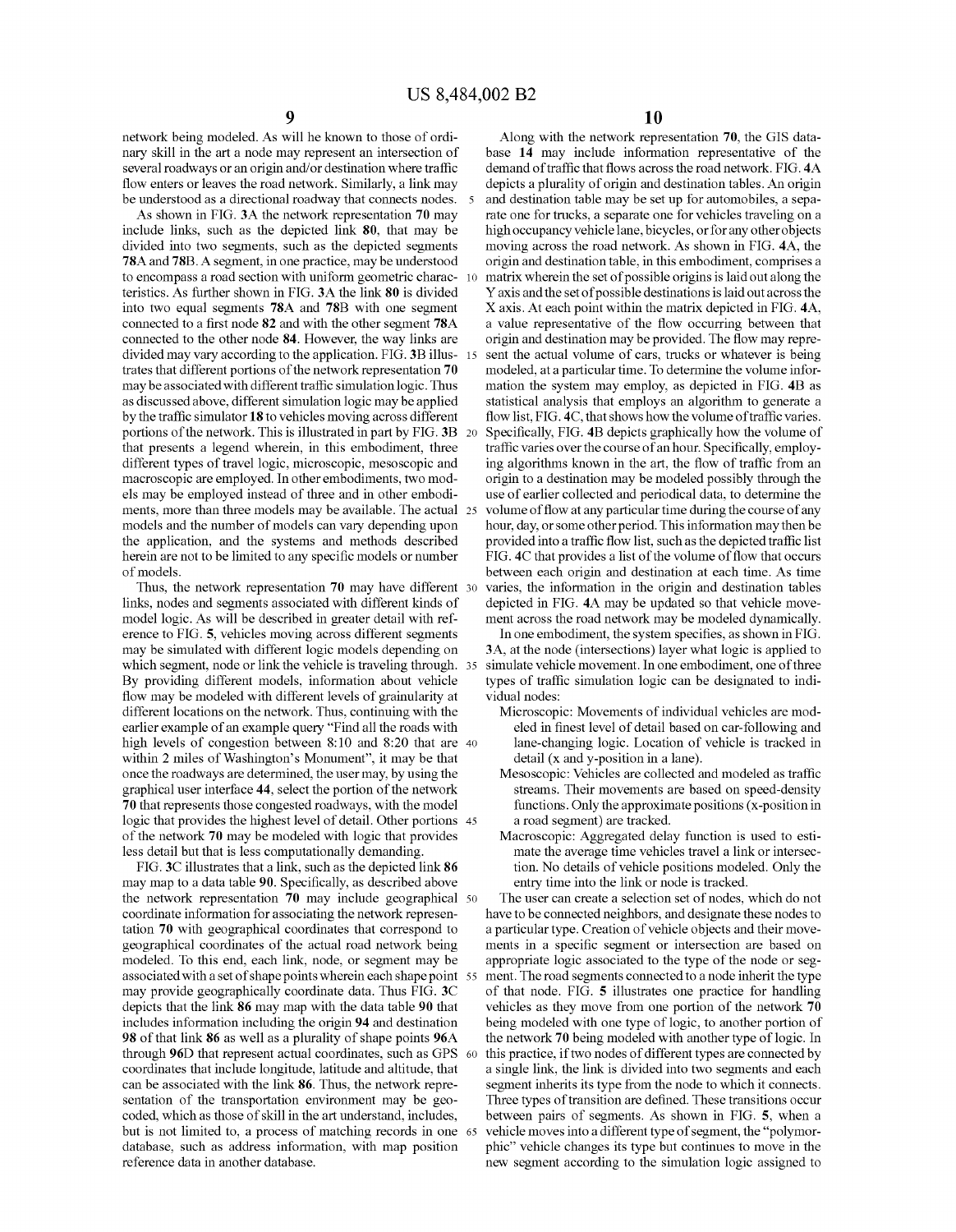that segment. This method significantly reduces the complexity of "hybrid" traffic simulation, and provides the user with the flexibility of trading off between accuracy and speed, level of detail and availability of data and resources.

Although FIG. 1 depicts the traffic analysis system 10 as 5 functional elements, it will be understood that the system may be realized as a software system executing on a data processing platform that configures the data processor as a system rate lane-level representations of elevations. according to the invention. Moreover, although FIG. 1 depicts the system 10 as an integrated unit it will be apparent to those 10 of ordinary skill in the art that this is only one embodiment, and that the invention can be embodied as a plurality of computer programs that can operate on separate or distributed data processing platforms. In fact, the system is designed to be flexible in using multiple processors to work on the same 15 module or each processor works on a different model in a distributed environment. For example, it is not necessary that the database system be hosted on the same system as the traffic simulator or user interface process; multiple processors can be used in the traffic flow simulator to conduct the tasks of moving vehicles simultaneously.

As discussed above, the system can be realized as a soft ware component operating on a conventional data processing system such as a UNIX workstation. In that embodiment, the system 10 can be implemented as a C language computer 25 program, or a computer program written in any high level language including C++, Fortran, Java or basic. Additionally, in an embodiment where microcontrollers or DSPs are employed, the system 10 can be realized as a computer program written in microcode or written in a high level language and compiled down to microcode that can be executed on the platform employed. The development of such systems is known to those of skill in the art, and such techniques are set forth in Digital Signal Processing Applications with the TMS320 Family, Volumes 1, II, and III, Texas Instruments (1990). Additionally, general techniques for high level programming are known, and set forth in, for example, Stephen G. Kochan, Programming in C, Hayden Publishing (1983). It is noted that DSPs are particularly suited for implementing signal processing functions, including preprocessing func- 40 tions such as image enhancement through adjustments in rate representations of lane widths. contrast, edge definition and brightness Developing code for the DSP and microcontroller systems follows from principles well known in the art.

Those skilled in the art will know or be able to ascertain 45 using no more than routine experimentation, many equivalents to the embodiments and practices described herein.

Accordingly, it will be understood that the invention is not to be limited to the embodiments disclosed herein, but is to be understood from the following claims, which are to be inter- 50 preted as broadly as allowed under the law.

We claim:

1. A vehicle routing apparatus comprising:

- a database storage module storing a geographic database comprising geographically accurate lane-level representations of (a) road segments and connections, (b) lanes, and (c) lane connectors representing lane alignments with geographic shape and length corresponding to roads connected at intersections; and
- a processor configured as a route selector that provides lane-level route guidance from an origin to a destination; wherein:
- said route selector utilizes travel conditions at lane level to select a route.

2. The vehicle routing apparatus of claim 1 wherein said route selector provides said guidance for each of a plurality of vehicles from a respective origin to a respective destination.

3. The vehicle routing apparatus of claim 1 further com prising a map display of said guidance.

4. The vehicle routing apparatus of claim 1 wherein said geographic database further comprises geographically accu rate lane-level representations of traffic controls.

5. The vehicle routing apparatus of claim 1 wherein said geographic database further comprises geographically accu-

6. The vehicle routing apparatus of claim 1 wherein said geographic database further comprises geographically accu-

7. A vehicle routing apparatus comprising:

a database storage module storing a geographic

- database comprising geographically accurate lane-level representations of road segments and connections, lanes, intersections having accurate geographic shape and placement, and lane connectors between and within intersections representing lane alignments with geographic shape and length corresponding to roads con nected at said intersections; and
- a processor configured as a lane-level route selector for providing shortest expected travel time guidance from an origin to a destination, said guidance specifying a recommended lane-level trajectory taking into account mandatory, discretionary, and anticipatory lane changes, and likely presence of other vehicles in each lane on downstream portions derived from a microsimulation.

8. The vehicle routing apparatus of claim 7 wherein said route selector provides said guidance for each of a plurality of vehicles from a respective origin to a respective destination.

9. The vehicle routing apparatus of claim 7 further com prising a map display of said guidance.

10. The vehicle routing apparatus of claim 7 wherein said geographic database further comprises geographically accu rate lane-level representations of traffic controls.

11. The vehicle routing apparatus of claim 7 wherein said geographic database further comprises geographically accu-

12. The vehicle routing apparatus of claim 7 wherein said geographic database further comprises geographically accu-

13. A vehicle routing apparatus comprising:

- a database storage module storing a geographic database comprising geographically accurate lane-level represen tations of road segments and connections, lanes, and lane connections connectors representing lane alignments with geographic shape and length corresponding to roads connected at intersections; and
- a processor configured as a route selector that uses hybrid mesoscopic-microscopic traffic simulation to evaluate and help select a time-efficient route based on timedependent data.

14. The vehicle routing apparatus of claim 13 wherein said route selector provides said guidance for each of a plurality of vehicles from a respective origin to a respective destination.

15. The vehicle routing apparatus of claim 13 wherein said time-dependent traffic data is selected from the group con sisting of historical traffic data, real-time traffic data, predicted traffic data, and combinations thereof.

16. The vehicle routing apparatus of claim 13 further comprising a map display of said guidance.

17. The vehicle routing apparatus of claim 13 wherein said guidance is responsive to stochasticity in said time-dependent traffic data.

18. The vehicle routing apparatus of claim 13 wherein said geographic database further comprises geographically accu-